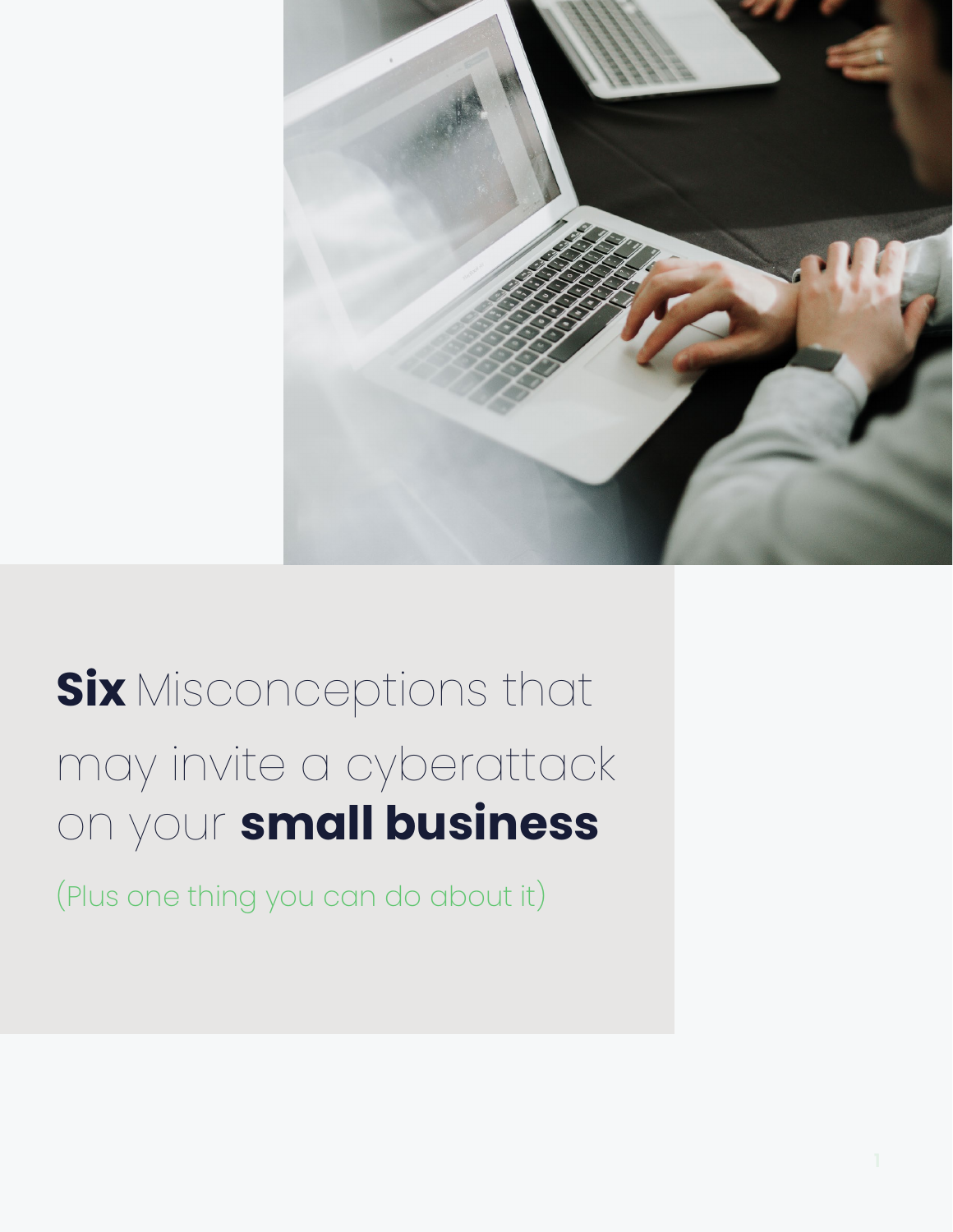#### **Introduction**

Digital technology has been a boon for small businesses, in effect leveling the playing field between big and small businesses. Whether it's a sophisticated e-commerce website, automated marketing campaigns or advanced data analytics, small businesses have more tools than ever before within their reach. But in leveling the playing field, digital technology has also leveled the field of attack. Cybercrime affects big and small businesses alike, often with no regard for size, reputation or revenue. In fact, more than half of all small businesses have suffered a data breach within the last 12 months.<sup>1</sup>

The reality is that once you connect your business to the Internet, you open the door to cyberattacks, viruses and other problems. Importantly, small businesses are more vulnerable to cyberattacks. While big businesses face mostly heavy fines and move on after a data breach, **one in ten small businesses go out of business following a data breach, and one in four are forced to file for bankruptcy.2**

So what can your business do to protect itself? Understand what the signs of an imminent attack look like, from overconfidence in anti-virus software to ignorance of attacks that have already occurred. To help safeguard the future of your small business, here are six common misconceptions that could be helping cyberattackers steal your data.



More than half of small businesses have suffered attacks in the last 12 months<sup>1</sup>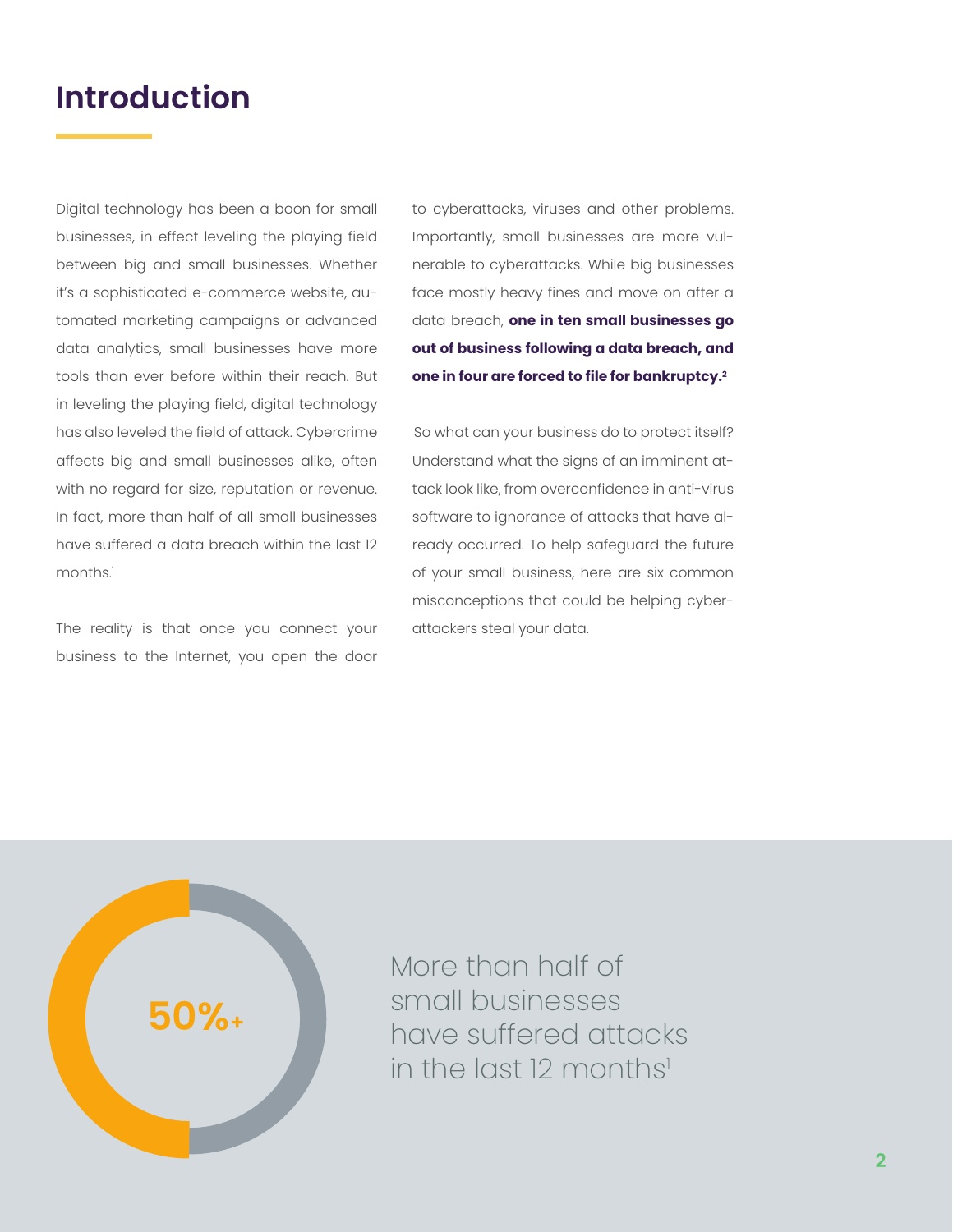#### **"I'd know if we were attacked."**

We've all imagined what a cyberattack would look like: alarms beeping, anti-virus alerts flashing, employees frantically saving files before they're lost forever. But it turns out that scenario is largely the product of our imaginations. Most companies don't even know they've been attacked until months later. One study in 2018 found that the average time between infection and detection of a data breach was 196 days.<sup>3</sup> Not minutes, not hours, but days.

If that happens to big businesses with vast security systems and dozens of security professionals situated in a high-tech security operations center, what chance does your small business have of finding data threats? Actually, small businesses have a natural advantage because they have a smaller attack surface to guard. But they still need to be vigilant, which means investing in a 24/7 network monitoring system and 24/7 support from trained security professionals. This is an area where managed service providers (MSPs) can play a critical role, providing round-the-clock monitoring while you and your employees are sleeping. **If your business stores sensitive data—credit cards, social security numbers or other personally identifiable information—or conducts business transactions over the Internet, it's a target for a data breach.**

### Misconception #2 **"We need a solution that stops 100% of threats."**

Blocking every brute-force attack or ferreting out every phishing email is a recipe for failure because of the sheer impossibility of stopping everything. In a world where each malware variation has an average life expectancy of less than one minute, businesses cannot count on the perfection of their anti-virus or firewall software for protection. Instead, the best approach to external threat protection is internal data protection: stopping valuable data from getting out, rather than stopping everything

from getting in. This can be achieved through real-time blocking in combination with analytics, anomaly detection, identity and access management (IAM) and, increasingly, artificial intelligence (AI) tools. Using these technologies to provide inbound controls and content screening are essential to keeping threats at bay.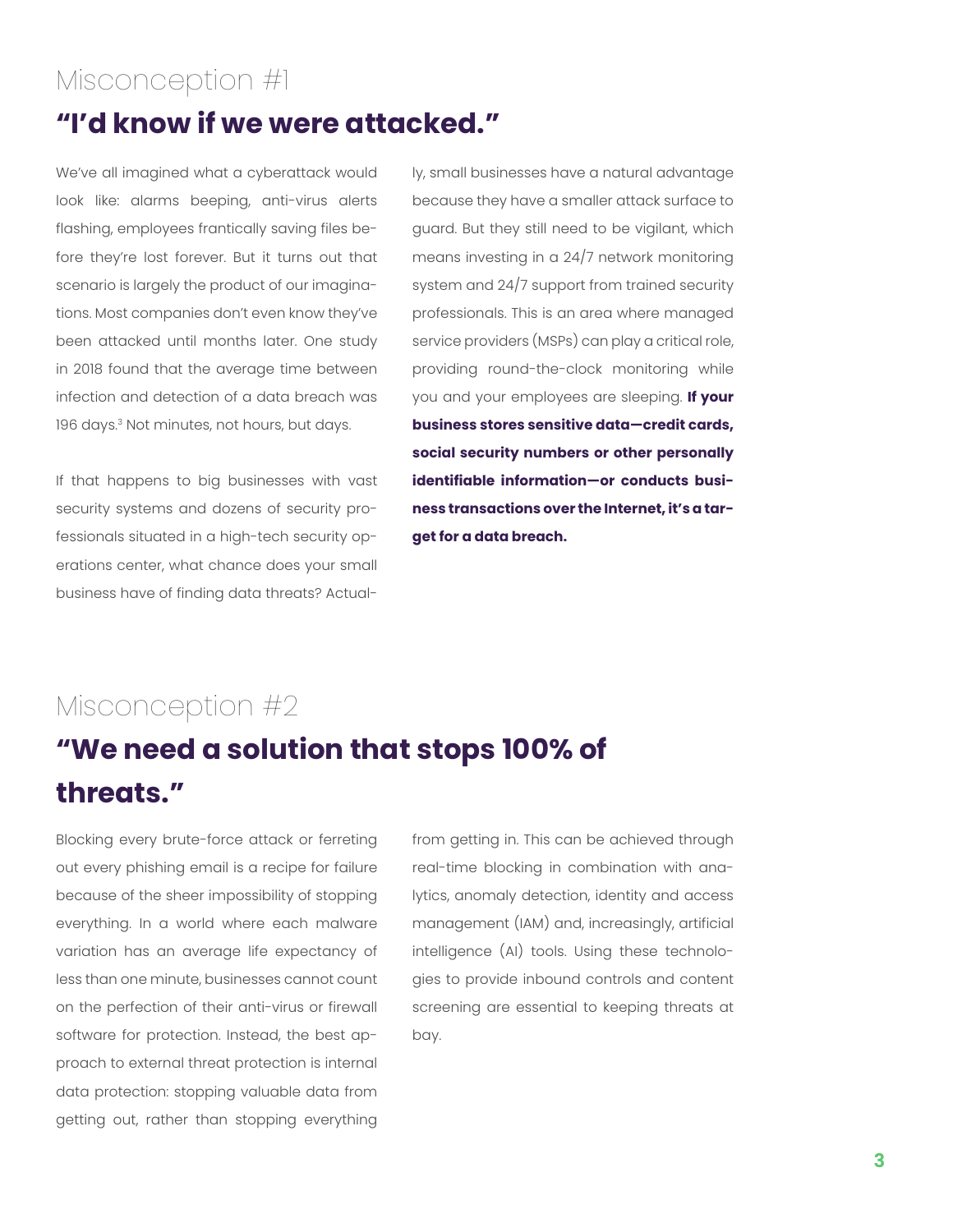#### **"I trust my employees, it's the people I don't know I should be worried about."**

Remember those old horror movies where the caller would be traced inside the house? It turns out there's something even scarier than that. Studies show that **one in three data breaches originate on the inside of the business.4** How can that be? Well, many of those attacks are the result of human error: clicking on a phishing email by mistake, accidentally sharing login credentials on an unsecure network, etc. Yet even so, the fact remains that small businesses have to be diligent about monitoring the activities of employees, partners and other "trusted" entities who may have access to sensitive business data.

Inside threat protection starts with strong security policies: managing data access privileges based on assigned roles and responsibilities, enforcing policies for how and where business data is stored (e.g., in the cloud, on personal devices), requiring partners to demonstrate their own security preparedness and so on. If outbound controls and data loss prevention activities can be automated – such as automatically updating access privileges when an employee's job or job status changes – your business will have a better chance of eliminating insider threats.

## **Is your data secure?**

#### 1 **Minute**

Less then one  $\hbox{\small\it m}$ minute is the average lifespan of a <sub>l</sub> malware variation.

#### 50 **Percent**

The percent cyberattacks targeting mobile devices rose last year.

### "1234"

The most common password along with "guest" chosen.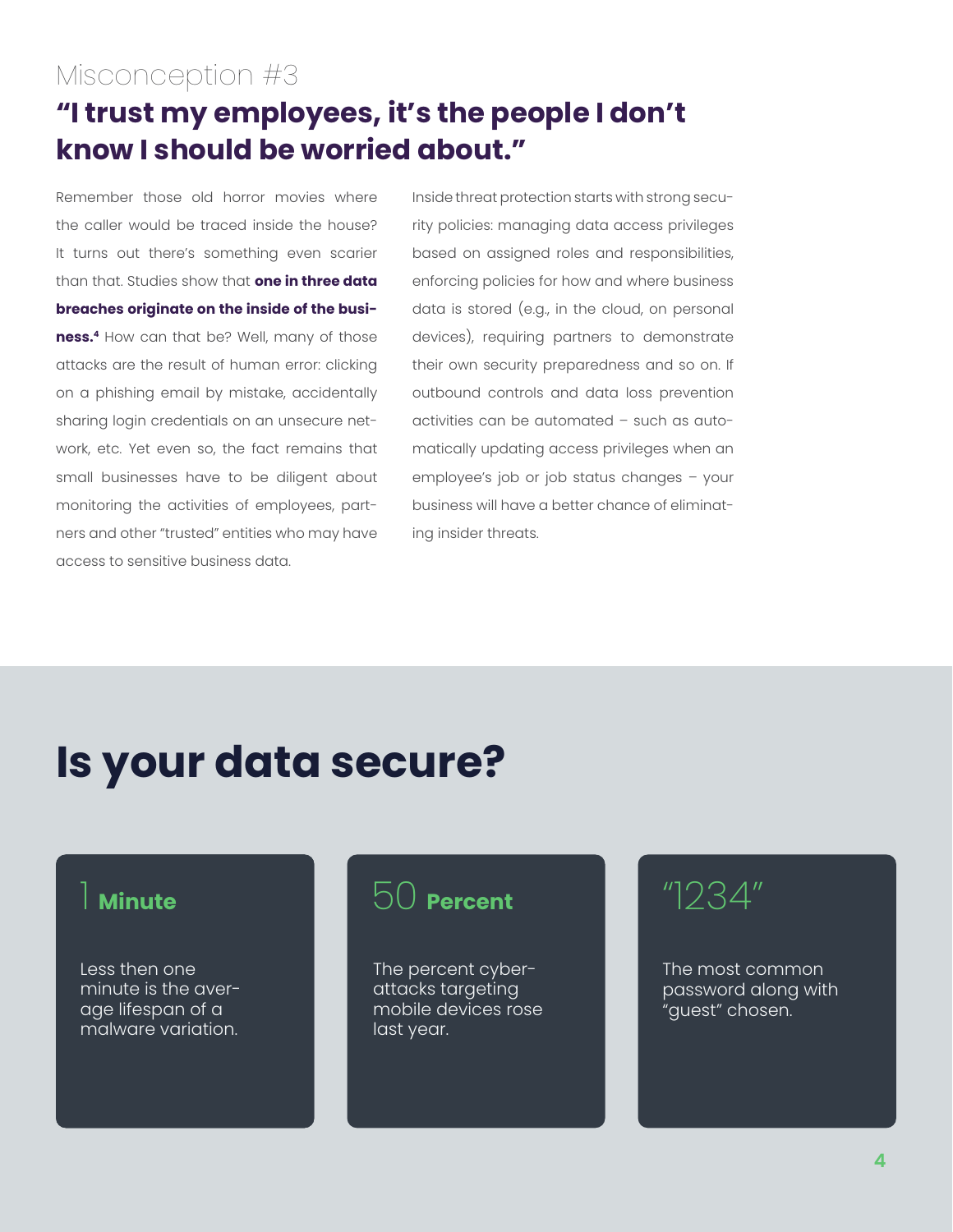#### **"Cybercriminals are interested in hacking my network, not my smartphone."**

As smartphones and tablets are being used more for business, cybercriminals are paying more attention to mobile devices. Last year, the number of cyberattacks targeting mobile devices rose 50 percent.<sup>5</sup> There are a number of security factors in play with mobile devices, including mobile endpoint security, Wi-Fi network security, virtual private network (VPN) tunneling, mobile/cloud app security and the Internet of Things (IoT). It's a lot to think about, making it particularly challenging for small businesses to enforce consistent levels of security across a wide variety of devices, apps and locations. **And it's about to become more complicated with the rise in IoT.** In the near future, cybercriminals could be targeting your video doorbell or wireless thermostat to hack your security defenses!

#### Misconception #5 **"Regulatory compliance is something that big companies have to worry about, not us."**

If you think that regulatory compliance just applies to big companies, you're right… some of the time. New regulations such as Europe's GDPR and California's CCPA, for example, don't apply to businesses with less than \$7 million in annual revenue. But other regulations, such as HIPAA and PCI DSS, do apply to small businesses. So whether you run a dental practice that collects patient data or a flower shop that processes credit cards, you need to be protecting personally identifiable information (PII).

Not sure where to start? You're not alone. Many small businesses struggle to understand the nuances of security compliance, such as how much encryption is enough or what data is safe to share with business partners. This is where having a trusted security advisor can make a lot of sense, particularly for those businesses that don't have IT personnel with security expertise.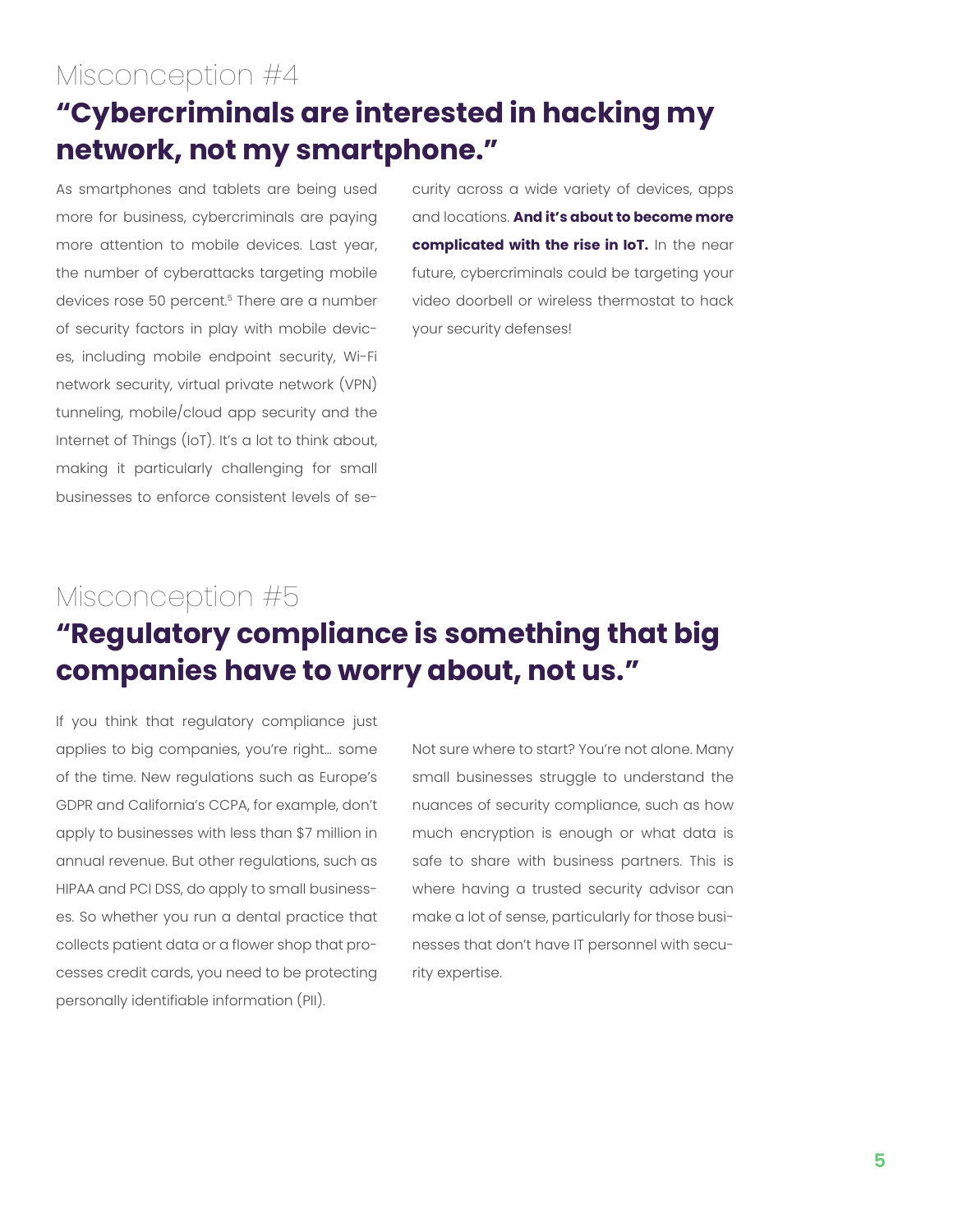#### **"My employees are careful enough to choose strong passwords."**

The most commonly used passwords are "guest" and "1234." Need we say more? Selecting strong passwords (and changing them often), frequently rotating your encryption keys, updating software when new releases are available and downloading the latest patches are all part of what experts call good security hygiene. Proving that an ounce of prevention is worth a pound of protection, practicing good security hygiene is the single-most important thing you can do as a small business owner to prevent cyberattacks.

It's important to remember, however, that the cause of poor security hygiene is its lack of simplicity. Employees may feel they don't have the time or energy to create new passwords for every application and change them every three months. That's why it's so important to automate these processes where possible. **The more seamless and simple you make security processes, the more likely that your employees will get on board with them.**